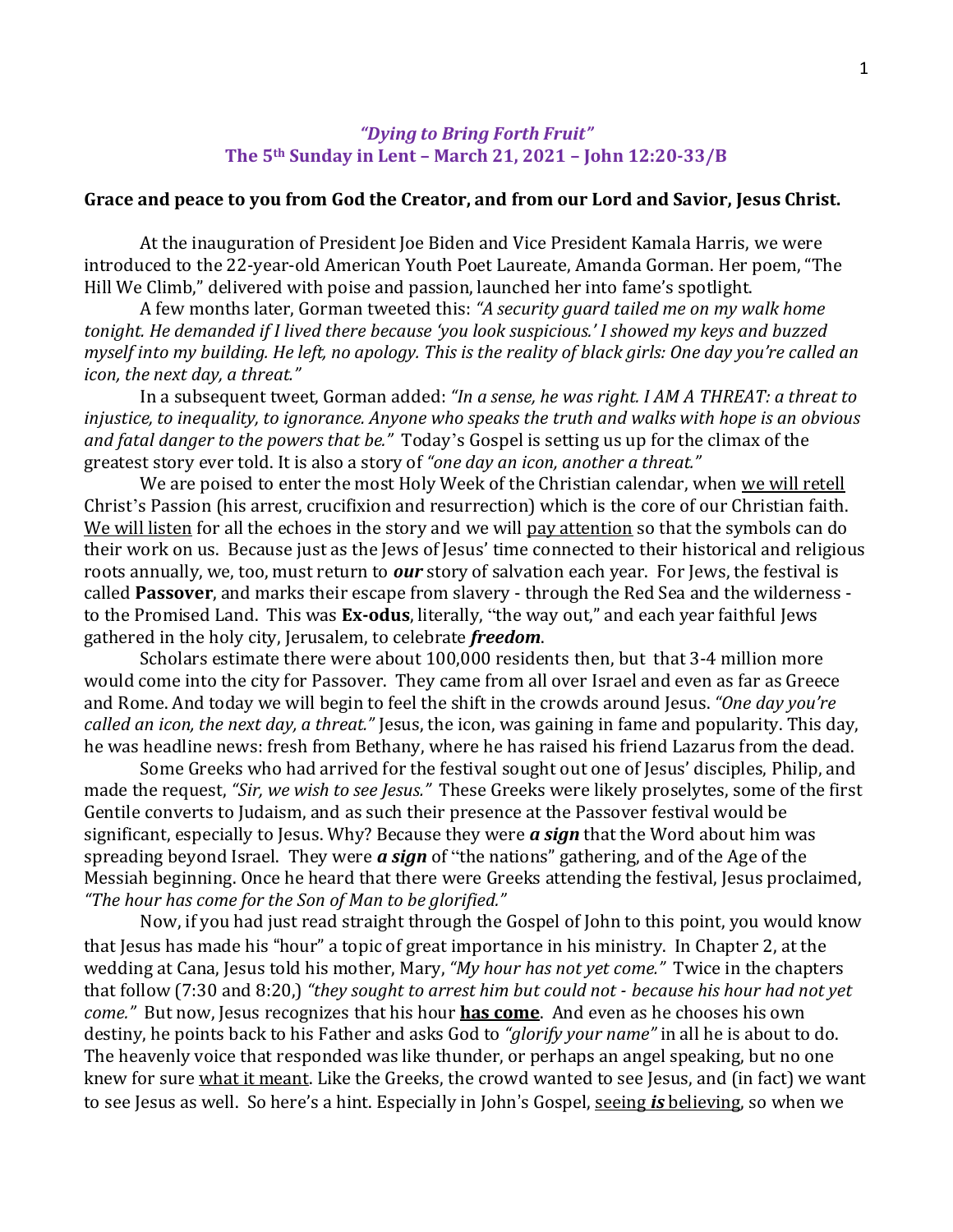hear the Greeks inquire about getting an audience with Jesus, we might also hear, *"Sir, we wish to believe in Jesus."* And so do we, so do we.

But what good is the believing that comes from seeing? (Well...) Sitting just feet away from Amanda Gorman on Inauguration day was former First Lady Michelle Obama, who subsequently interviewed her for a recent issue of *Time* magazine. She asked the young poet if art can have an influence on social change. Ms. Gorman replied, *"Absolutely. Poetry and language are often at the heartbeat of movements for change."* She then recalled how at a Black Lives Matter rally she saw banners that read, *"They buried us but they didn't know we were seeds."* The image that those words conveyed touched Ms. Gorman very deeply.

From small beginnings, great things can arise, and grow and bear much fruit. Women won the right to vote after many thought the cause was dead and buried. Same for the abolitionist movement, the civil rights movement, the LGBTQ movement, and many others. A goodly number of those who worked for those rights never saw the fruits of their labors, but unknown to them, eventually, *they* were the seeds that bore fruit.

I just wonder if the Greeks got what they were looking for when they asked if they could "see" Jesus. Scripture is not clear if he even *met* them, but when Philip and Andrew tell him there are Greeks who want to see him, Jesus takes one last opportunity (and I do like to think that the Greeks were standing right there, listening...) to teach them what they all will soon have to believe in. "*The hour has come for the Son of Man to be glorified. Very truly, I tell you, unless a grain of wheat falls into the earth and dies, it remains just a single grain; but if it dies, it bears much fruit. Those who love their life lose it, and those who hate their life in this world will keep it for eternal life. Whoever serves me must follow me, and where I am, there will my servant be also..."*

In other words, *If you want to see me; then be ready – because what is coming is what you must see.* Echoes of his earlier teaching, *"If anyone wants to be my disciple, let them take up their cross and follow me."* Life with Jesus – less like spectacular signs and fame; more like speaking threatening truth to power. Life with Jesus is serving others. Life with Jesus is sacrifice. Life with Jesus is laying down control of your life.

Remember, **God is the Sower of Seed** - lovingly, extravagantly, selflessly. Seed scattered and grains of wheat planted into the darkness of earth will lose their old life; yet will not be destroyed, but mysteriously *transformed.* The Son of God was "planted" into the world, from the swirling cosmos "in the beginning" - into the created earth that God so loved - to bring forth a new crop. And we see and believe and follow, being planted in faith, trusting that our investment of our lives will bring forth a "God-harvest" of transformation and new life *for all the nations*.

So, what happened to those Greeks? The Bible doesn't tell us that, either. They simply came as a sign to Jesus and then disappeared from the story. But I like to think that they not only saw Jesus, but heard him teach, then saw him die and raised, and they believed. Perhaps they were telling there stories back home when the apostle Paul came to town to start a community called church. Perhaps they were among those to whom Charles Spurgeon referred in a sermon in 1875 – those who were "Dying to Bring Forth Fruit." That would be my hope for them, and for those of us who plant our lives in the midst of God.

Because once we allow ourselves to believe - giving up all of our energy and essence for others – then someone will come close to us, and we will *know* that deep inside **they want to see Jesus.** As children of Light, as part of the Body of Christ, *you* have the Jesus so many want to see; *you* know what Jesus told you; *you* are the seed dying to bear fruit.